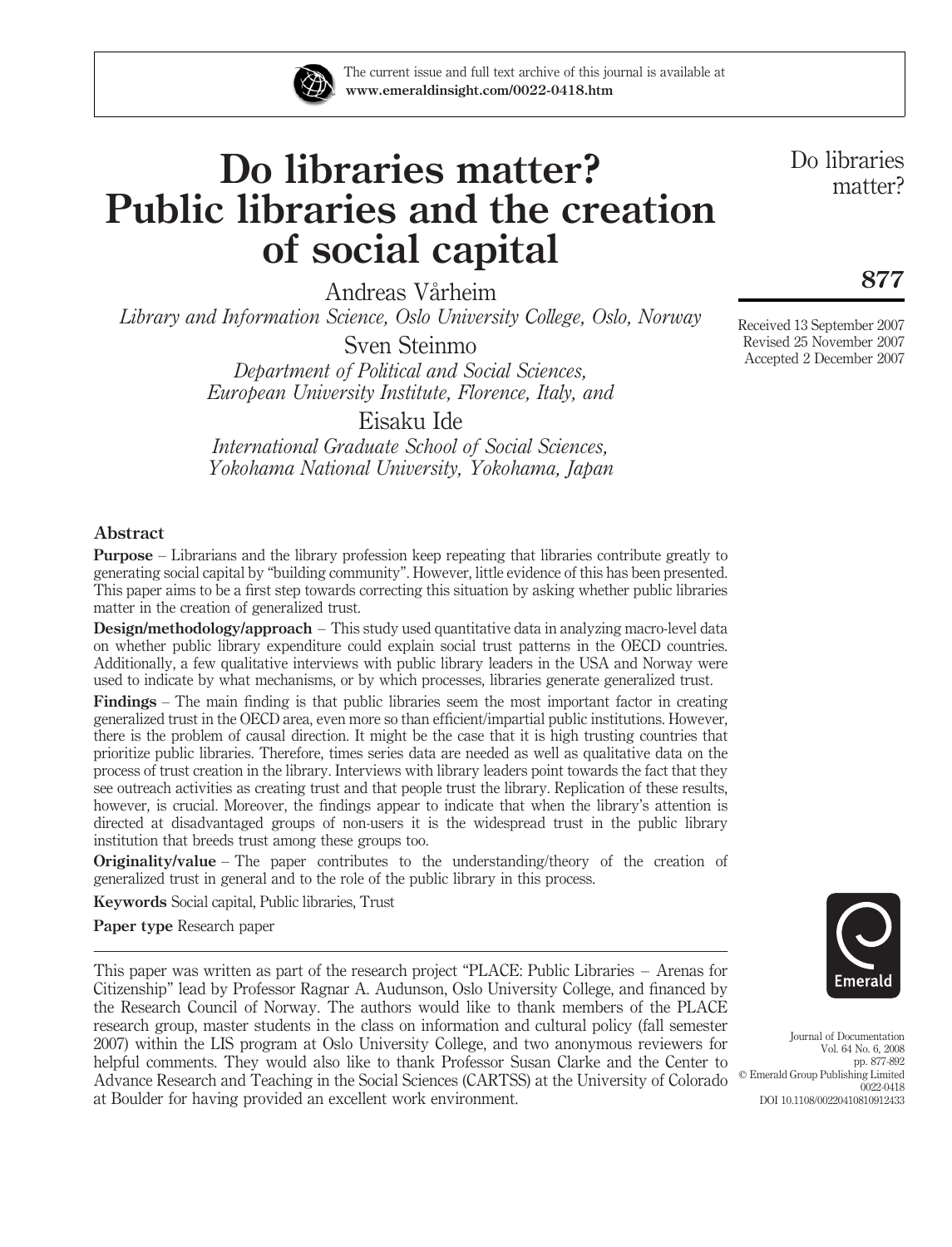| <b>JDOC</b><br>64,6 | Douglas County libraries provides resources for learning and leisure to build communities<br>and improve lives in Douglas County (Mission statement of Douglas County Libraries,<br>Colorado, www.douglascountylibraries.org/aboutUs/index.php?pageName = Mission%<br>20Statement). |
|---------------------|-------------------------------------------------------------------------------------------------------------------------------------------------------------------------------------------------------------------------------------------------------------------------------------|
| 878                 | The library's mission was always to find the information people needed to lead better lives.<br>But as the years went by, how you did that changed (Marcelee Gralapp, Library director in<br>Boulder, Colorado for 37 years).                                                       |

#### Introduction

Social capital[1] is associated with multiple positive societal developments, democracy, economic development, government efficiency, community development, schooling, individual health and well-being, and with combating crime, drug abuse, and teenage pregnancies (Granovetter, 1985; Putnam, 1993, 2000, 2004; Hutchinson and Vidal, 2004; Wakefield and Poland, 2005). Simply put, countries in which citizens trust each other are more likely to be better places to live than those with lower levels of trust. But where does social capital come from? While it is widely understood today that social capital is important (and that the decline of social capital in society is dangerous) we know too little about where social trust comes from and/or how it is sustained. Is it something that is endemic to certain societies (e.g. a "cultural heritage"), or is it something that is constructed and built over time?

Generalized trust means that individuals trust most people, not only their own kind (which is sometimes called "particularized trust")[2]. Generalized trust implies trust towards diverse others, people of different age, class, gender, race and ethnicity. The focus within society-centered social capital studies has turned towards race and ethnicity as expressions of diversity, and the implications of diversity for generalized trust. This research mostly tells a sad story of declining trust. Most studies show that diversity in race and ethnicity drives down trust (Alesina and La Ferrara, 2000, 2002; Costa and Kahn, 2003; Delhey and Newton, 2005; Coffe and Geys, 2006). Also studies that start out with sophisticated hypotheses about the trust-enhancing potential of diversity end up with confirming either that diversity drives down trust or that it has no effect on trust (Marschall and Stolle, 2005; Soroka et al., 2005; Stolle et al., 2005). Generally speaking, it seems that generalized trust is created neither in voluntary associations nor in more informal settings such as neighborhoods. However, these studies do not by themselves prove that social trust across a diverse society cannot be created. More in-depth studies exploring both the weaknesses of present research as well as other contexts and arenas for trust generation need to be conducted. In the social capital literature (Putnam, 2007), in socio-psychological research, and in the literature on social capital and public libraries, plausible mechanisms regarding the generation of social capital are described and to some extent empirically grounded.

This paper seeks to contribute to this discussion through an examination of a particular public institution that may contribute to sustaining social trust in modern societies – the public library[3]. It seems reasonable to suggest that public libraries contribute to general social trust for a variety of reasons. We evaluate these in greater detail below, but it is clear that libraries are places where (sometimes diverse) groups of individuals come and that they are the epitome of the universalistic/egalitarian public program. As we will show below, each of these arguments is at the core of the social capital literature today. We demonstrate, moreover, that there is a very strong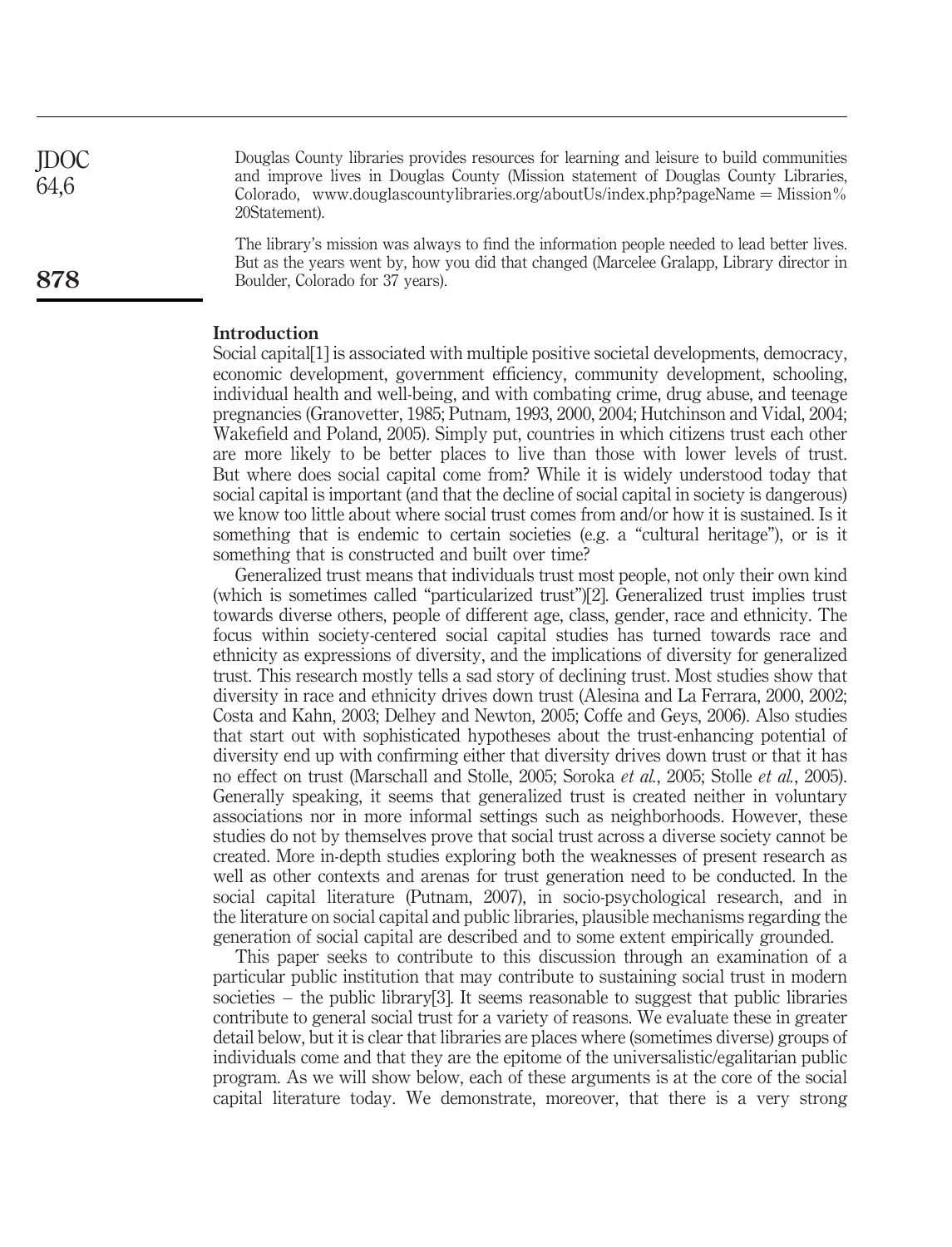correlation between high spending on public libraries and high levels of social trust among the OECD countries.

Despite the large amount of research that has gone into trying to measure social capital and/or towards trying to show which countries have more of it than others, or why not having enough can be detrimental to developing democratic institutions, there is little substantive evidence demonstrating how or whether public institutions (e.g. public libraries) actually contribute to generalized social trust (Stolle  $et al.,$ 2005)[4]. Perhaps, it is simply that highly trusting societies construct more universalistic programs, policies and institutions. This paper intends to contribute to this literature in two major ways: first, on the macro level, by asking whether library expenditure has an independent effect on generalized trust when comparing independent variables well-established theoretically and empirically. Second, on the question of causal direction, through exploring the mechanisms by examining public libraries in three cities (Boulder, Colorado; Castlerock, Colorado; and Tromsø, Norway). The small research that has been done on the library's contribution to social capital (Putnam et al., 2003) argues that the public library can create social capital. But no real empirical research has demonstrated the hypothesized connection.

#### What do we know about the creation of social capital?

Social capital researchers are by convention divided into two camps: de Tocquevilleans/Putnamites claim that social capital arises from associational life and informal contacts in civil society (we will call this the "contact hypothesis"); in contrast, institutionalists assert that certain kinds of public institutions and policies may build social capital.

The basic idea from the contact hypothesis is that interaction between people generates generalized trust. In some views this should even apply to contact between diverse kinds of peoples. The mechanism being that when people get to know diverse others, reciprocal relations develop and they start to trust each other, but meeting diverse others also makes it easier to make the leap of faith of applying this belief to others in general. As noted, empirical evidence is not very supportive of the contact hypothesis neither in its voluntary association version nor in its informal interaction variety. It seems well established that associations create strong ties and particularized trust rather than generalized trust. The contact hypothesis seems stronger in relation to the effects of informal interaction on generalized trust. On the one hand, this area is not well defined and a vast variety of interactions need to be investigated. On the other hand, it has strong support in the social psychological research literature (Pettigrew, 1998), where strict preconditions are set towards the nature of contact for contact to have effect on trust: "equal group status within the situation, common goals; inter-group cooperation; and the support of authorities, law, or custom" (Pettigrew, 1998, p. 65). It can be assumed that very few contexts and arenas can fulfill such strict conditions. But some arenas are closer to this goal than others. One obvious type of such an arena is universalistic welfare institutions.

Institutionalists, in contrast, argue that it is the universalistic aspect of the arena or institution itself that creates trust, not the contact. The content of the contact between street-level bureaucrats and clients follows from the rules of the institution. Universal rules treating everybody equally happen to be the tipping point that creates generalized trust.

Do libraries matter?

879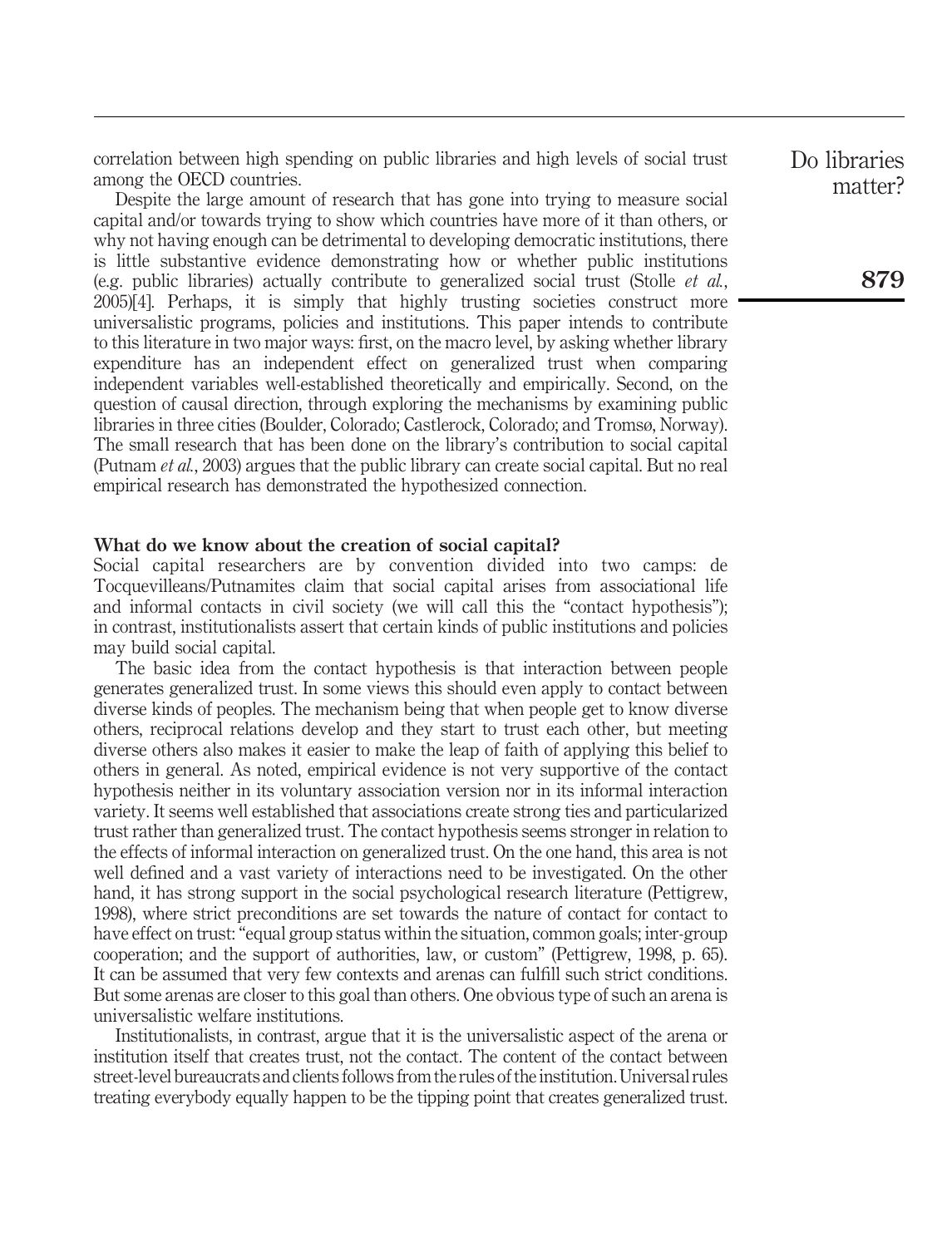Social capital research from an institution-oriented perspective postulates that universalistic institutions and especially street-level universalistic public services create generalized trust[5]. Institutions and public policies treating everyone as equals, i.e. universalistic policies and benefits, as opposed to means-tested benefits, create generalized trust (Kumlin and Rothstein, 2005; Rothstein and Uslaner, 2005; Rothstein and Stolle, forthcoming). Feedback effects running from increased trust to increased electoral support for universalistic policies further increase trust. Universal policy instruments in the form of services directed towards the individual are particularly effective. Examples of universal services are old age pensions, child benefits, and public library services. As opposed to universalistic benefits, negative effects for generalized trust created by means-tested benefits include the strong feelings on the part of the recipients of welfare of being humiliated when meeting with their benefactors, the street-level bureaucrats. These encounters confirm and strengthen the feelings of inferior status felt by people on welfare, and may remove any potential for inter-group relations; they may create hostility. The fact that the middle classes (and also the rich) through universal public services receive the same benefits makes it easier for the poor to accept welfare benefits with their dignity still intact. The middle classes, for their part, feel that they get something back from the state for the taxes they pay. This way a universal welfare system is upheld, implying that if institutions, policies, and services are to be considered just by different social groupings, they must be fair and perform well. However, the micro-level mechanisms that are supposed to create generalized trust have not been conclusively confirmed. High trust in universal welfare states can also be explained by, for example, cultural and historical factors (Rothstein and Uslaner, 2005). To find an arena that fulfills Pettigrew's strict criteria it seems reasonable to turn to a universal welfare state institution. On the other hand, this particular institution needs to be open to everybody, that is, including very diverse people and cutting across national and cultural varieties. One institution not too far removed from this ideal is the public library. As a global public institution showing relatively small variation and as an open space where people meet informally, the public library can contribute to the generation of social capital from both a society-centered and an institutional viewpoint.

# What do we know about public libraries and trust?

According to both society-centered and institutionally oriented theories on social capital generation, the public library can contribute in the building of trust. But what is the evidence? It seems to be sparse and not very well developed. In this paper, we attempt to explore the relationship between social trust and public libraries further. Libraries have many properties important for society at large and for local communities. As information hubs with free access, they promote literacy, learning, and cultural consumption, but what suggests that public libraries are important institutions for generating generalized trust?

We demonstrate below a high correlation between per capita spending on public libraries and social trust. However, the direction of causation is not as clear. Good public libraries in a country may be a reflection of a pre-existing high level of generalized trust, rather than the other way around. The library might make people feel good, but how deep is this feeling? It might be that public library services are less important to people than other public services like social services and public schools, and therefore create less social trust than other services. On the other hand, the library

880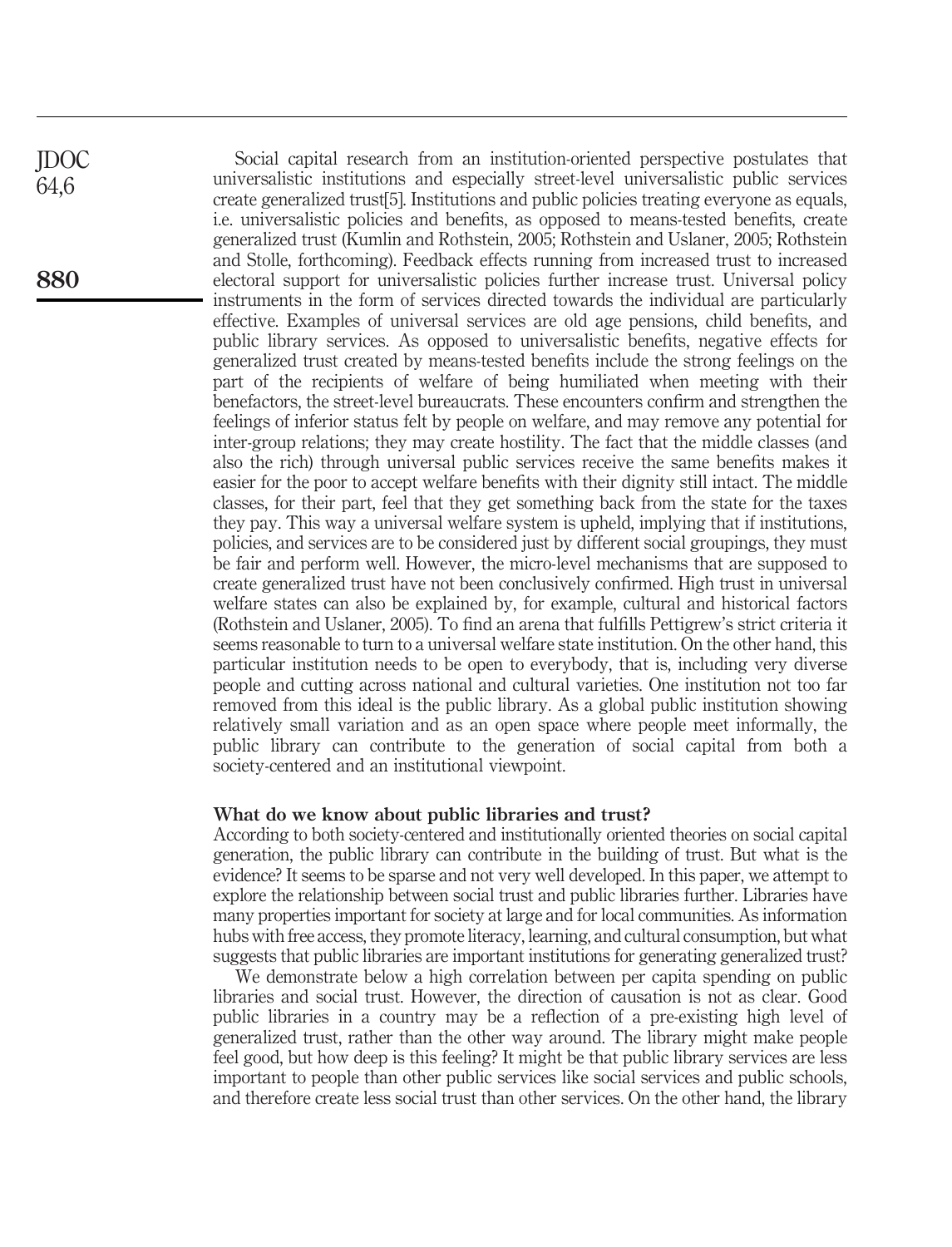is also an open space for contact without many strings attached (Goulding, 2004; Varheim, 2007). This makes the public library into a meeting place broadly defined. A public library is a place where people can interact more or less, from seeing another person, to acknowledge this person by nodding, to engaging in conversation, to arranging a meeting with an author. In addition to level of engagement meetings take place at different levels of formality. As a public space, the public library is a meeting place involving mostly weak ties between patrons, a low intensive meeting place (Audunson, 2005; Audunson et al., 2007). High intensive meeting places as the work place and voluntary organizations involve strong ties. "Weak ties" are often linked to generalized trust, while "strong ties" go with particularized trust (Granovetter, 1973). This means that public libraries can contribute to the creation of social capital from a society-centered point of view, although within an institutional setting, but what are the indications that they do?

The literature on public libraries and social capital is very small, and presupposes that the public library creates social capital (Hillenbrand, 2005; Vårheim, 2007). The social mechanisms that are assumed to create social trust seldom are specified. However, in Cox *et al.* (2000), which is the only comprehensive study of public libraries and social capital to date, such mechanisms are elaborated. Here, as in most of the literature, the production of social capital is understood to be a side effect of library activities whether they are core library activities or outreach activities/community related activities. Cox et al. (2000, p. 7) find that "libraries function to enhance social interaction and trust, and that they foster equal access and a sense of equity within the community within which they are placed, which in turn contributes to social capital", and describe the process by which social capital is supposed to be created in public libraries:

Social capital is accumulated as a by-product of those interactions which contribute to a community or group sensing that their access to an institution, such as a library, enhances their functioning within the wider society. In turn, those spaces which provide social capital possibilities contribute to the cohesive social fabric, even though they may not be recorded or recognised (Cox et al. 2000, p. 7).

In other words, access to the public library space/infrastructure creates interaction that users think are socially helpful and thereby generates social trust. One finding of the study is that the library is considered a safe place to be. Consequently, different groups meet in the library. During daytime it is mostly young and old people that accommodate to each other. The library thus can create trust between community groups. Further it is a strong perception among users and non-users that the library is for everybody, nobody is excluded. Knowing that the library exists, as a possibility, is important to non-users. Cox *et al.* maintain that their report shows that the public library creates interaction, a sense of equity, and trust, i.e. it creates social capital. The mechanism that creates generalized trust is the library institution in itself, as well as the library space functioning as a low intensive meeting place. This means that two different mechanisms connected to the public library that contribute to generalized trust are identified. One mechanism is institutional and policy related. The other mechanism grows out of the library space as a place for informal meetings between library users.

Do libraries matter?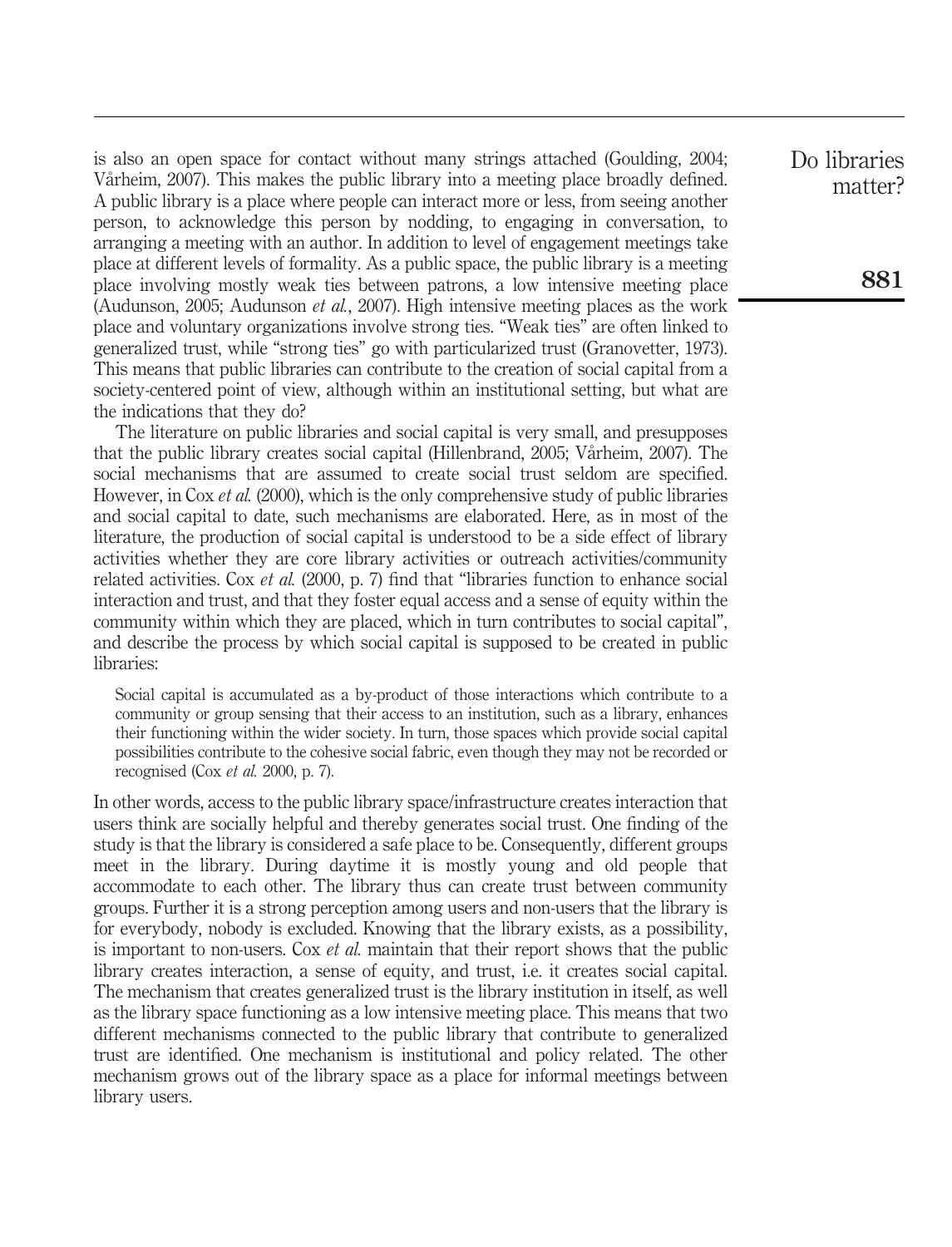#### Two propositions

From the general literature on social capital we derive two propositions about the relationship between libraries and social trust. First (from the contact hypothesis) as a meeting-place, the public library may create social capital through face-to-face interaction between library users, and between users and librarians. If this is true, we would expect to find that library users have higher levels of social trust than non-library users. We explore this proposition below. Second (from an institution-centered perspective), one can argue that the public library creates social capital by being a universal service institution. Library services, after all, are for everyone. The library is perhaps among the most open and universalistic institutions that exist. This proposition is more difficult to test empirically. Once again, while the statistical analysis (below) shows strong relationships and effects, we do not know the direction of causality. We attempt to gain leverage on this question through in-depth interviews in Norway and the USA. Here, it is not only library users that are relevant. Clearly, the mere existence of a universalistic program attracting new users could gain the hypothesized effects.

As both a meeting place and a universal service institution, the public library seems to be a creator of social capital[6]. This is apparent from Cox et al.'s findings. The existence of the public library is important to people, both among users and non-users. It is also a meeting place where people to some extent interact with others, possibly creating social trust.

#### Data and methods

Macro-level data are data on generalized trust from the World Values Survey (the third wave), which contains data on, trust from all over the world collected between 1999 and 2004 (World Values Survey, 2006). The data analyzed is from the thirty OECD countries because data on public library spending is available mostly for these countries (Table I for data sources). Further, we have conducted interviews with public library administrators (Boulder, Colorado; Castlerock, Colorado; and Tromsø), and studied the respective public library plans and budgets. The interviews took place November 2006 through January 2007.

This study builds upon a limited amount of data although several sources of data are utilized. The fact that little is known about this possible arena of social capital creation merits an exploratory qualitative approach. If it is true that public libraries basically offer the same services and are the same universal institutions all over, at least in the OECD countries, the selection of cases within this area should be of little importance. However, considering a possible distinction between public libraries in the USA and the Scandinavian countries because both are extremes ("outliers" in social science jargon) on the welfare state dimension, the cases for qualitative study have been selected from the USA and Norway. We have used two American cases trying to explore and account for some of the variation in library organizational models and the liberal/conservative divide in the USA. The selection of the three cases is not meant to statistically representative, but give some basis for analytical (theoretical) generalization (Yin, 1989 for this concept). However, the main purpose for the study is to explore and develop the understanding of whether public libraries can generate generalized trust.

We start out by describing the main findings, investigating both the macro-level relationship between public library policy and generalized trust data, and the micro-level mechanisms potentially creating trust. The main question asked is what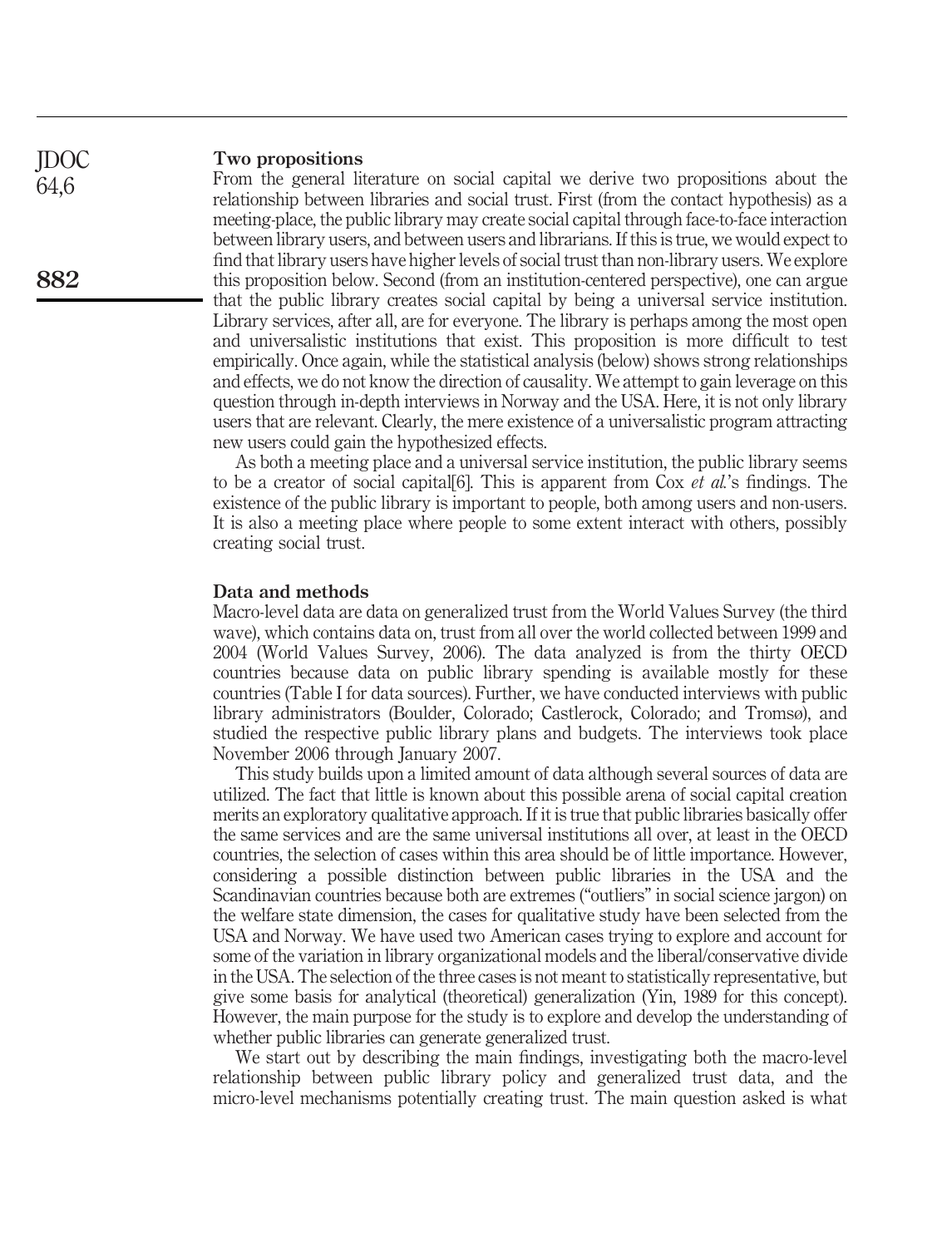| <b>Source:</b> <sup>a</sup> Except from Libecon (2004), all the data sources in addition to WVS data are taken from and found in Teorell et al. (2007)<br>Note: Level of significance at *0.05 and **0.001<br>index)<br>Protestant religion (dummy)<br>Ethnic fractionalization<br>Income inequality (gini index)<br>National wealth<br>Library spending<br>Covernment effectiveness<br>Government impartiality<br>Variable | Kaufmann et al (2006)<br>Alesina et al (2003)<br>PRS Group (2007)<br>Libecon (2002)<br>Barrett (1982)<br>UNDP (2004)<br>UNDP (2004)<br>Source <sup>a</sup> | Total expenditure per capita<br>GDP per capita in PPPs<br>Probability measure, 0-1<br>Probability measure, 0-1<br>Per cent Protestants<br>$-2.5 - 2.5$<br>0.100<br>juit | 88<br>$\boldsymbol{\mathcal{S}}$<br>$\rm 30$<br>$\infty$<br>30<br>8<br>$\geq$ | 1979-2001<br>2<br>2022<br>2023<br>1980<br>2002<br>Year | Correlation<br>$0.82^{\,*}$<br>$- \frac{0.37}{0.42}$<br>$0.65$<br>$0.66$<br>$0.66$<br>$0.74$<br>$-0.19$ |
|-----------------------------------------------------------------------------------------------------------------------------------------------------------------------------------------------------------------------------------------------------------------------------------------------------------------------------------------------------------------------------------------------------------------------------|------------------------------------------------------------------------------------------------------------------------------------------------------------|-------------------------------------------------------------------------------------------------------------------------------------------------------------------------|-------------------------------------------------------------------------------|--------------------------------------------------------|---------------------------------------------------------------------------------------------------------|
|                                                                                                                                                                                                                                                                                                                                                                                                                             |                                                                                                                                                            |                                                                                                                                                                         |                                                                               |                                                        |                                                                                                         |
|                                                                                                                                                                                                                                                                                                                                                                                                                             |                                                                                                                                                            |                                                                                                                                                                         |                                                                               |                                                        |                                                                                                         |
|                                                                                                                                                                                                                                                                                                                                                                                                                             |                                                                                                                                                            |                                                                                                                                                                         |                                                                               |                                                        |                                                                                                         |
|                                                                                                                                                                                                                                                                                                                                                                                                                             |                                                                                                                                                            |                                                                                                                                                                         |                                                                               |                                                        |                                                                                                         |
|                                                                                                                                                                                                                                                                                                                                                                                                                             |                                                                                                                                                            |                                                                                                                                                                         |                                                                               |                                                        |                                                                                                         |
|                                                                                                                                                                                                                                                                                                                                                                                                                             |                                                                                                                                                            |                                                                                                                                                                         |                                                                               |                                                        |                                                                                                         |
|                                                                                                                                                                                                                                                                                                                                                                                                                             |                                                                                                                                                            |                                                                                                                                                                         |                                                                               |                                                        |                                                                                                         |
|                                                                                                                                                                                                                                                                                                                                                                                                                             |                                                                                                                                                            |                                                                                                                                                                         |                                                                               |                                                        |                                                                                                         |
|                                                                                                                                                                                                                                                                                                                                                                                                                             |                                                                                                                                                            |                                                                                                                                                                         |                                                                               |                                                        |                                                                                                         |
|                                                                                                                                                                                                                                                                                                                                                                                                                             |                                                                                                                                                            |                                                                                                                                                                         |                                                                               |                                                        |                                                                                                         |
|                                                                                                                                                                                                                                                                                                                                                                                                                             |                                                                                                                                                            |                                                                                                                                                                         |                                                                               |                                                        |                                                                                                         |
|                                                                                                                                                                                                                                                                                                                                                                                                                             |                                                                                                                                                            |                                                                                                                                                                         |                                                                               |                                                        |                                                                                                         |
|                                                                                                                                                                                                                                                                                                                                                                                                                             |                                                                                                                                                            |                                                                                                                                                                         |                                                                               |                                                        |                                                                                                         |
|                                                                                                                                                                                                                                                                                                                                                                                                                             |                                                                                                                                                            |                                                                                                                                                                         |                                                                               |                                                        |                                                                                                         |
|                                                                                                                                                                                                                                                                                                                                                                                                                             |                                                                                                                                                            |                                                                                                                                                                         |                                                                               |                                                        |                                                                                                         |
|                                                                                                                                                                                                                                                                                                                                                                                                                             |                                                                                                                                                            |                                                                                                                                                                         |                                                                               |                                                        |                                                                                                         |
|                                                                                                                                                                                                                                                                                                                                                                                                                             |                                                                                                                                                            |                                                                                                                                                                         |                                                                               |                                                        |                                                                                                         |
|                                                                                                                                                                                                                                                                                                                                                                                                                             |                                                                                                                                                            |                                                                                                                                                                         |                                                                               |                                                        |                                                                                                         |
|                                                                                                                                                                                                                                                                                                                                                                                                                             |                                                                                                                                                            |                                                                                                                                                                         |                                                                               |                                                        |                                                                                                         |
|                                                                                                                                                                                                                                                                                                                                                                                                                             |                                                                                                                                                            |                                                                                                                                                                         |                                                                               |                                                        |                                                                                                         |
|                                                                                                                                                                                                                                                                                                                                                                                                                             |                                                                                                                                                            |                                                                                                                                                                         |                                                                               |                                                        |                                                                                                         |
|                                                                                                                                                                                                                                                                                                                                                                                                                             |                                                                                                                                                            |                                                                                                                                                                         |                                                                               |                                                        |                                                                                                         |
|                                                                                                                                                                                                                                                                                                                                                                                                                             |                                                                                                                                                            |                                                                                                                                                                         |                                                                               |                                                        |                                                                                                         |
|                                                                                                                                                                                                                                                                                                                                                                                                                             |                                                                                                                                                            |                                                                                                                                                                         |                                                                               |                                                        |                                                                                                         |
|                                                                                                                                                                                                                                                                                                                                                                                                                             |                                                                                                                                                            |                                                                                                                                                                         |                                                                               |                                                        |                                                                                                         |
|                                                                                                                                                                                                                                                                                                                                                                                                                             |                                                                                                                                                            |                                                                                                                                                                         |                                                                               |                                                        |                                                                                                         |
|                                                                                                                                                                                                                                                                                                                                                                                                                             |                                                                                                                                                            |                                                                                                                                                                         |                                                                               |                                                        |                                                                                                         |
|                                                                                                                                                                                                                                                                                                                                                                                                                             |                                                                                                                                                            |                                                                                                                                                                         |                                                                               |                                                        |                                                                                                         |
|                                                                                                                                                                                                                                                                                                                                                                                                                             |                                                                                                                                                            |                                                                                                                                                                         |                                                                               |                                                        |                                                                                                         |
|                                                                                                                                                                                                                                                                                                                                                                                                                             |                                                                                                                                                            |                                                                                                                                                                         |                                                                               |                                                        |                                                                                                         |
|                                                                                                                                                                                                                                                                                                                                                                                                                             |                                                                                                                                                            |                                                                                                                                                                         |                                                                               |                                                        |                                                                                                         |
|                                                                                                                                                                                                                                                                                                                                                                                                                             |                                                                                                                                                            |                                                                                                                                                                         |                                                                               |                                                        |                                                                                                         |
|                                                                                                                                                                                                                                                                                                                                                                                                                             |                                                                                                                                                            |                                                                                                                                                                         |                                                                               |                                                        |                                                                                                         |
|                                                                                                                                                                                                                                                                                                                                                                                                                             |                                                                                                                                                            |                                                                                                                                                                         |                                                                               |                                                        |                                                                                                         |
|                                                                                                                                                                                                                                                                                                                                                                                                                             |                                                                                                                                                            |                                                                                                                                                                         |                                                                               |                                                        |                                                                                                         |

Table I. Bivariate correlations with generalized social trust

883

Do libraries matter?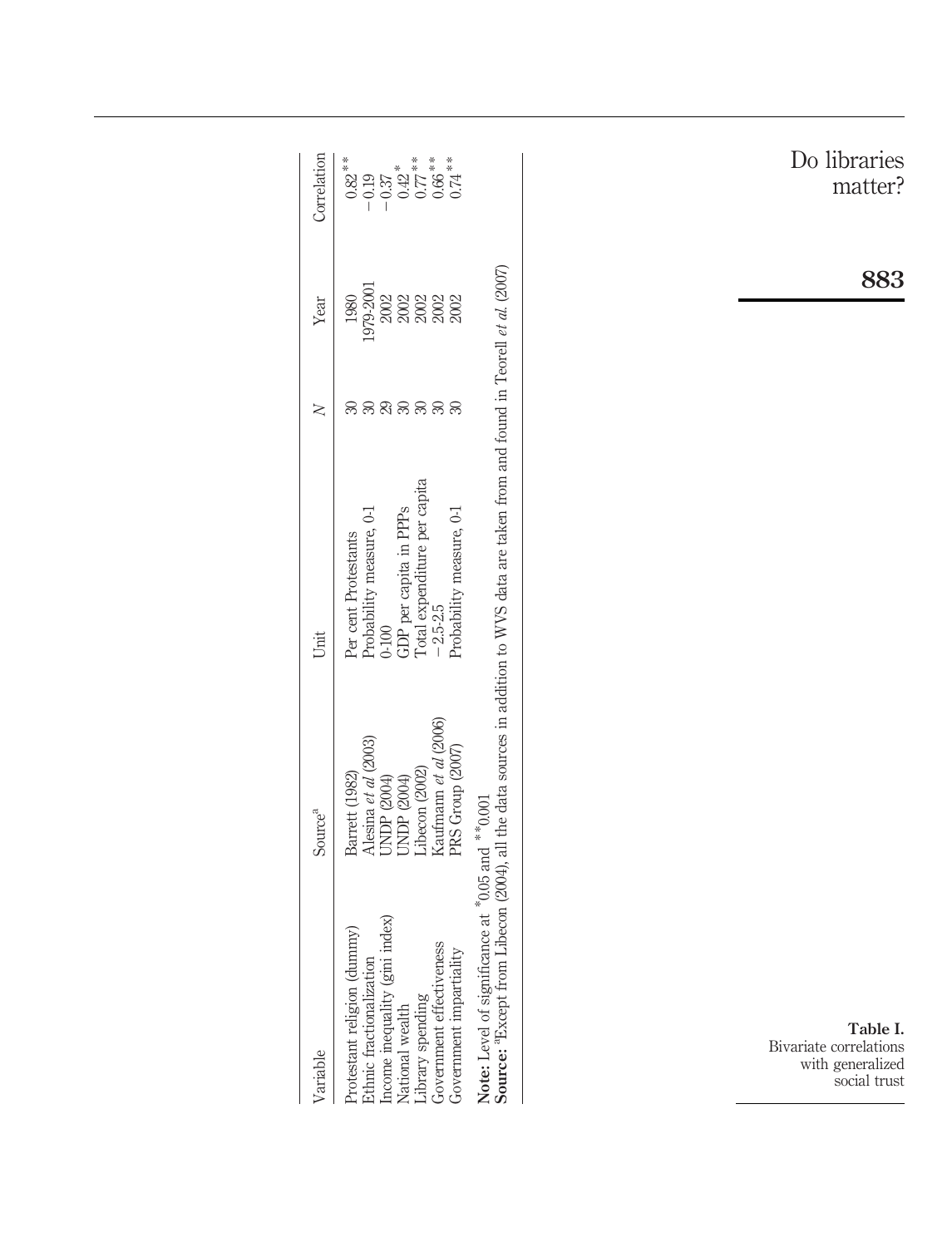are the most plausible mechanisms generating trust in the library setting. Is there any macro-level basis for claiming that the public library generates generalized trust? If so, is it the fact that people meet in the library that is important for generalized trust as according to the society-oriented understanding of social capital creation, or is it the universal character of the library institution that inspires trust?

#### Public library spending and generalized trust 884

JDOC 64,6

> According to the World Values Survey, Third Wave, 1999-2004 (World Values Survey, 2006), Denmark, Sweden, Norway, and Finland, together with The Netherlands are unique among the OECD countries in that more than half of the population in these countries think most people can be trusted[7]. For example, the percentages among the rest of European countries included in this study are much lower extending from 12.3 percent in Portugal to 37 percent in Switzerland. The Nordic countries are also the highest per capita spenders on public libraries within the OECD (Libecon, 2004). We find all the five Nordic counties among the top seven, with Denmark as the clear number one. The Danish per capita public library expenditure was  $\epsilon$  66.25 in 2002, while the lowest amount was  $\epsilon$  00.54 for Mexico. From these data it is clear that there is a strong correlation between library expenses and generalized trust. The correlation coefficient is as high as 0.77 (Table I).

> If public libraries contribute to generalized trust, one would expect that high library expenses would increase social trust, and that this relationship would still hold after controlling for other independent variables. Studies on the origins of social capital have found different variables generating generalized trust. Independent variables finding support in both of two newer studies are Protestant traditions, quality of government variables, income inequality and ethnic fractionalization (Delhey and Newton, 2005; Rothstein and Stolle, forthcoming). We also include national wealth (GDP per capita), as it is likely that national wealth is related to both generalized trust and library spending.

> The effect of Protestant traditions is explained by the observation that Protestant beliefs more than in other religions and churches, stress the importance of behaving trustworthy and having trusting attitudes towards others (Delhey and Newton, 2005, pp. 313-4). These beliefs are reinforced by the emphasis on human equality before God and the individual answerability to Him. Qualities of government variables measure the extent government institutions and services are considered impartial and just institutions. In addition, income equality and ethnic heterogeneity variables measuring social cleavages have been found to have effects.

### Results of the multivariate analysis

The bivariate correlations between the independent variables and generalized trust show that in addition to library spending, Protestant religion, institutional impartiality, institutional effectiveness and also national wealth have statistically significant relationships. These variables are included in the multivariate analysis. Since almost all of the independent variables are strongly correlated, they cannot be included in the same regression model more than two at a time due to multicollinearity problems (Delhey and Newton, 2005 for more on this problem). To simplify the output of the analysis and further reduce multicollinearity we use the interaction term of the two institutional variables rather than include the variables individually. This term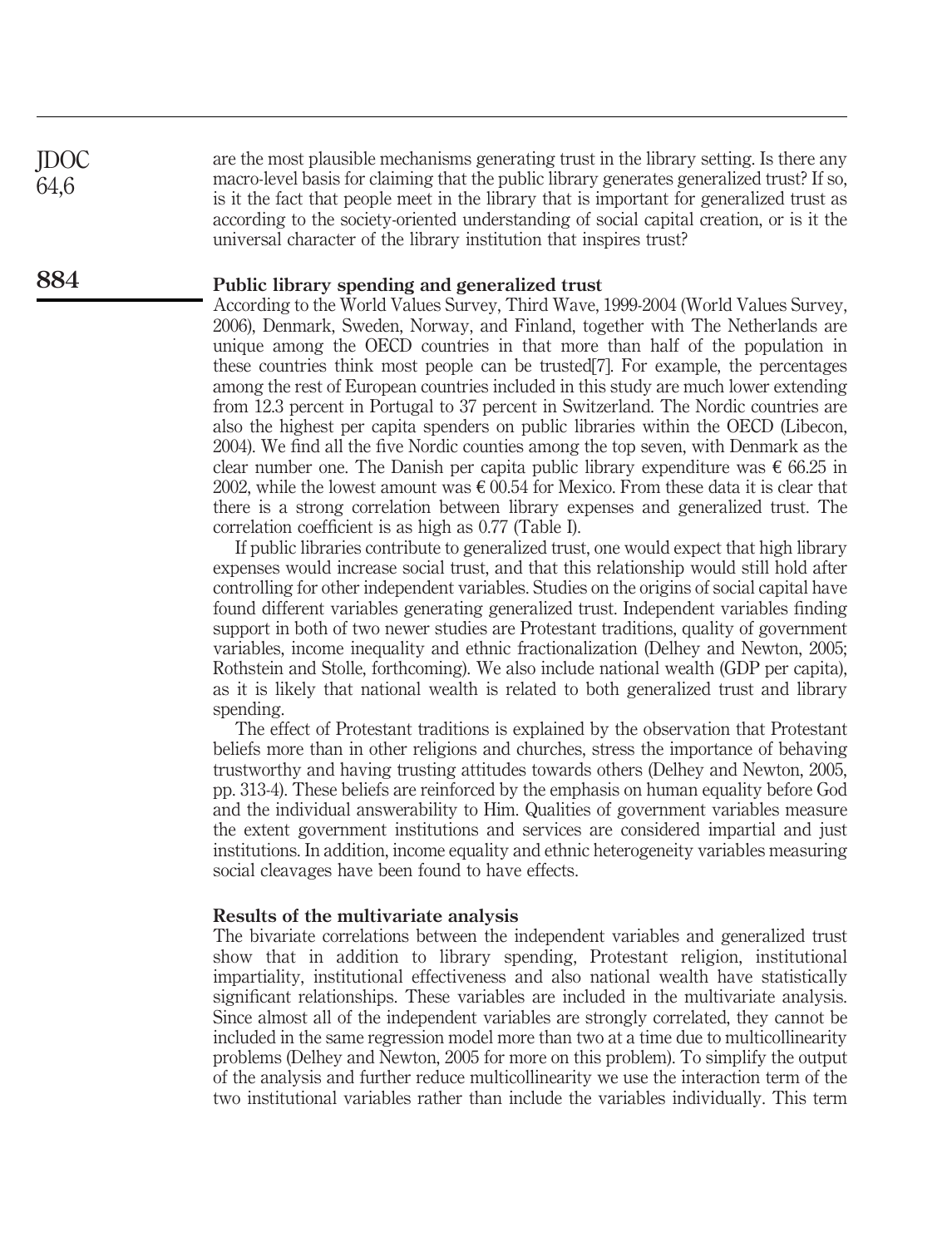correlates with interpersonal trust at about the same level as its components (0.71). There are also ample theoretical reasons for doing this from an institutional perspective on generalized trust, arguing that governments that are both effective and impartial create most generalized trust (Kumlin and Rothstein, 2005; Rothstein and Uslaner, 2005; Rothstein and Stolle, forthcoming).

The multivariate analysis reveals that Protestant religion, library spending, and institutional effectiveness/impartiality, have effects on generalized trust (Table II. Model 1, Model 2, Model 3). The effect of national wealth is not statistically significant. Protestantism has the strongest effect in all models where it is included, 0.48, 0.57, and 0.73. The effects of library spending (0.39) and institutional effectiveness/impartiality (0.37) are also strong.

Since one cannot put all four or even three independent variables in the same regression equation, it is not possible to verify which of library spending and institutional effectiveness/impartiality have the strongest impact on generalized trust. However, when we run an equation without the exogenous Protestant religion variable (Model 4), the independent effect of library spending on generalized trust is significantly stronger than the effect of the institutional interaction variable.

What does this mean? One could argue that the results imply that the effect of public library spending on generalized trust in the OECD countries is bigger than the effect of having uncorrupt and effective institutions. The library spending variable is basically an indicator of the strength of the public library institution in a given country. The public library institution is founded on the idea of providing universal access to information, and as such being an impartial and effective public institution. In most studies the public library is a found to be very highly regarded institution both regarding impartiality and efficiency. Much of the direct effect of the institutional interaction term disappears when confronted with library spending, but the effect is still significant. This means that the public library is a very important indicator of institutional impartiality and effectiveness. Much of the effect of the impartial and effective institution variable is an indirect effect that runs through the library spending variable. Therefore, to a great extent the library variable and the institutional variable tap the same phenomenon. This finding also suggests that the public library is a particularly important impartial public institution. While the library is an impartial institution and a street-level institution like the police and the judicial system, it is an institution that meets its patrons as equals and on their own terms more than most other public service institutions. Additionally, the public library could be considered an even more impartial public institution than the judicial system, in that it is more

| Variable                                                                                                                   | Model 1        | Model 2                                                                                                  | Model 3            | Model 4                            |
|----------------------------------------------------------------------------------------------------------------------------|----------------|----------------------------------------------------------------------------------------------------------|--------------------|------------------------------------|
| Protestant religion (dummy)<br>Library spending per capita<br>Interaction term institutional<br>effectiveness/impartiality | $0.39*$ (2.03) | $0.48$ <sup>*</sup> (2.51) $0.57$ <sup>***</sup> (4.35) $0.73$ <sup>***</sup> (6.30)<br>$0.37***$ (2.87) |                    | $0.54***(3.61)$<br>$0.36***(2.42)$ |
| National wealth<br>$R^2$ (adjusted)                                                                                        | 0.65           | 0.69                                                                                                     | 0.22(1.86)<br>0.64 | 0.65                               |
| Note: Level of significance at $*0.05$ ; **0.01 and ***0.001 level                                                         |                |                                                                                                          |                    |                                    |

Do libraries matter?

Table II.

Effects on generalized trust. OLS-regression  $(\beta$  (*T*-value)),  $N = 30$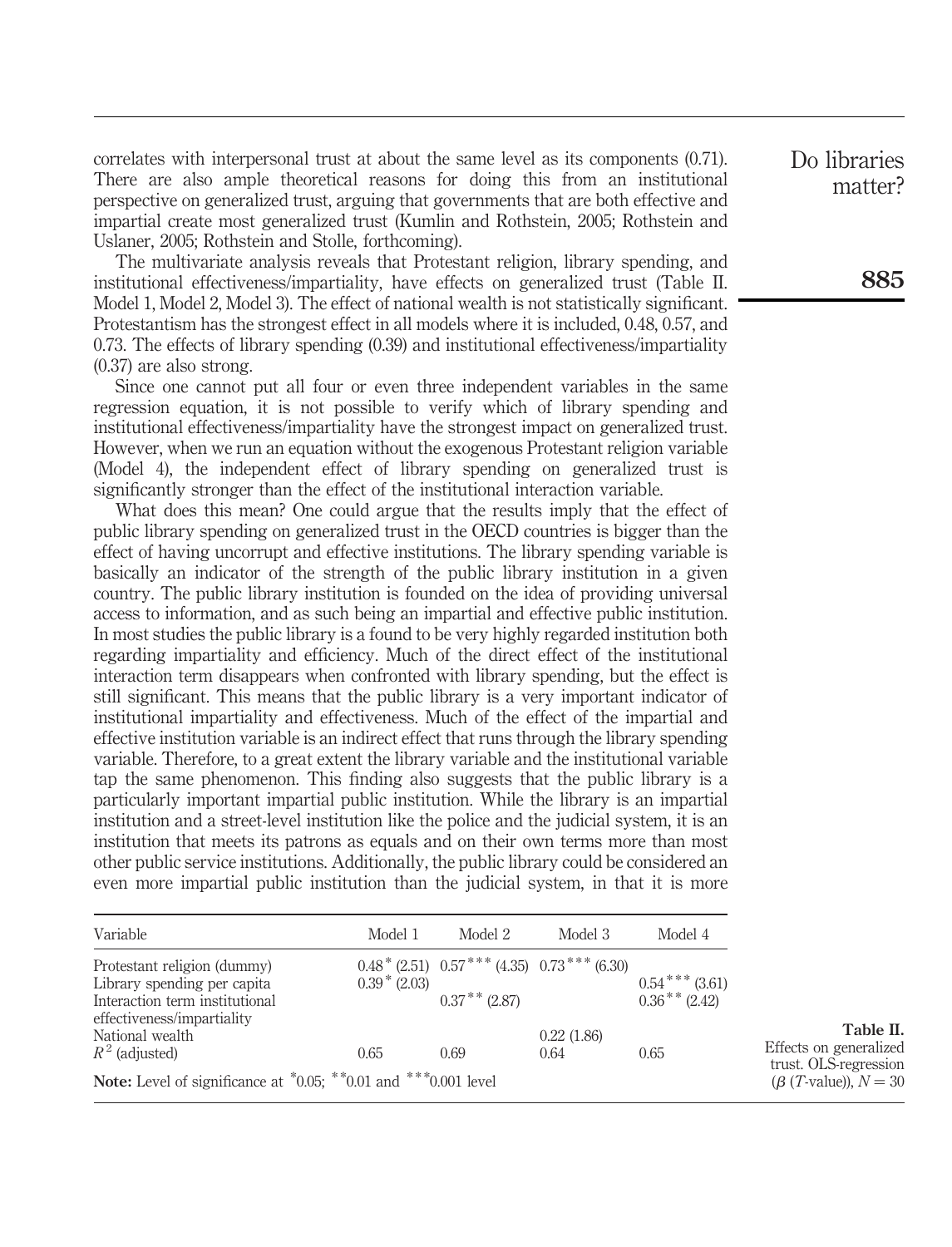associated with public sphere institutions outside the government such as the press and other civil society institutions.

In policy terms our findings mean that while Protestantism hardly is a variable that can be used as a policy instrument anymore, library spending and impartial and effective public institutions are. In many countries except perhaps in the highest spending countries of Denmark, Switzerland, Finland, Iceland, and Sweden, public library spending has a huge potential for increase. Thus, this apparently trust producing institutional variable can be an instrument for generating more generalized trust.

The problem of whether trust is effect or cause means that without time series data, the only way to know whether public libraries contribute to social trust is to study the micro-mechanisms where this is supposed to happen, that is, in the public libraries themselves. The findings so far suggest that this is not an either/or question. Protestantism is of course, an exogenous variable that cannot be caused by generalized trust levels around and after the year 2000. However, concerning library spending and the institutional variables, this might well be the case. It seems reasonable to suggest that it is a mutually reinforcing relationship between spending on public libraries, efficient and impartial institutions, and generalized trust. However, we do not really know if the public library is an important independent variable in causing general trust. In the following, possible trust-building micro-processes in the public library are explored.

The reasons for studying actual social trust generation mechanisms at work in the library are twofold: first, the question whether and how trust is created in the public library setting; second, the difficulty of relating to macro-processes that cannot be traced on the individual level (Popper, 1966; Weber et al., 1978; Elster, 1989).

#### Meetings in the library

Our first proposition is that meetings in public libraries create generalized trust, public libraries being a place where people of different categories (class, age, race, ethnicity, gender) meet. The meetings may range from informal low intensive meetings developing weak ties between people to formal high intensive meetings developing strong ties. The contact hypothesis does not in itself really distinguish between contact in private or public institutions (e.g., meeting someone in the grocery store vs meeting that same person in a library), but in our view it is reasonable to assume with socio-psychological research that contacts made on an equal footing in a public space like the library could have more positive consequences for social capital than more asymmetrical meetings in commercial spaces, where buying power is crucial. Equally, it is interesting to note that library leaders appear to view generating social capital in this way as a core responsibility – though they are more likely to call it "community building."

It is in this regard important to distinguish between formal meetings that are high intensive and informal meetings that mostly are low intensive meetings. Formal meetings are arranged meetings, e.g. in the form of a computer literacy course for seniors set up by the library, meetings with authors in the library, or by the availability of free bookable meeting rooms for any group of individuals, a Girls' Scout club or a local business. Informal meetings are situations where library users just meet when reading a newspaper, between the shelves when looking for a book, or when using a computer. Meetings between users and librarians are by definition formal, even when this form of interaction turns into a discussion about general social issues or personal problems that the user needs information about/help with.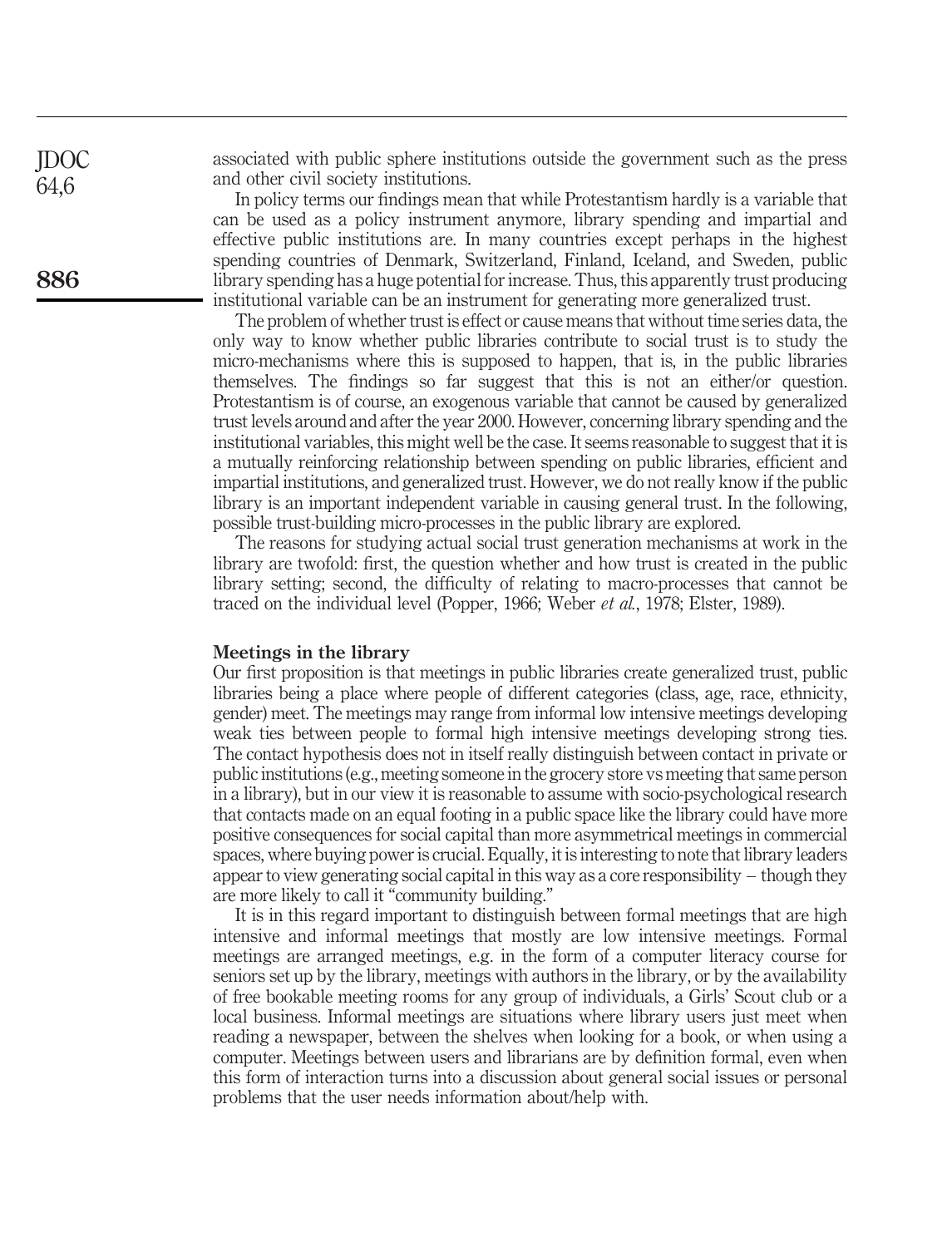### Informal meetings in the library

In general, the public library understood as a meeting place is not regarded as very important in the eyes of the interviewed library leaders (library directors and members of the leadership team), compared to the informational core activities in the library, the safety of the library as a place to be, and the universality of its services.

The interviewed library leaders maintain that the primary functions of the public library seem most important to most library users, but observe that people to some extent meet informally in the library, and that the driver behind the contact is the search for materials. However, most library leaders maintain that interaction between users in general is low, while others tend to raise this level somewhat, but all agree that frequent interaction takes place in the Children's Department:

People meet mostly in Children's, otherwise they keep to themselves, but they work side by side with others. People bring work with them to the library [...] High school students come to do their group work; here they have space (Library leader 1).

#### Formal meetings in the library and outreach

The library leaders tell in the interviews that user surveys inform them that it is the middle classes that visit the public library, not the rich and the poor. However, recent developments have made the library more welcoming to other groups as well. The advent of the Internet, electronic media and videos has made the user groups more varied. Contrary to popular opinion, not everybody has access to the Internet at home. It is also maintained that the pattern of middle-class library usage is becoming more varied. Some in this group leave the library, while the more educated part of the middle-class group increase their library use, and use it for creative purposes together with their children (Library leader 2).

According to the interviews, the point of outreach activities is to attract new user groups to the library. These are the distrustful groups:

It is the poor that need information, [earlier] we did not serve them, so we worked hard to bring in the under-represented; we tried to open up to ethnic groups and low income people, but no one came [...]. Third world people do not trust the government, they will not write down their names (Library leader 3).

The library is part of a structure they do not trust, and they will not come. Libraries have in many instances tried to solve this problem by hiring outreach librarians to initiate outreach programs, civic courses, English as a second language courses, native language courses, pre-literacy and literacy programs for children and more:

She [the outreach librarian] went into the neighborhoods to find them; in the classes ethnic groups talk with each other. This way, we brought in a lot more underprivileged people (Library leader 3).

These programs are described as successful. The conducting of library outreach activities vary a lot by quantity, and by type of policy instrument between the three libraries studied. Both Boulder Public Library (BPL) and Douglas County Public Libraries (Castlerock, Colorado) actively employ outreach as a trust building and user-mobilization strategy, although in very different ways. Library leaders in all three libraries believe that getting people to use the library creates generalized trust, and especially attracting groups that underuse library services. In Tromsø Library,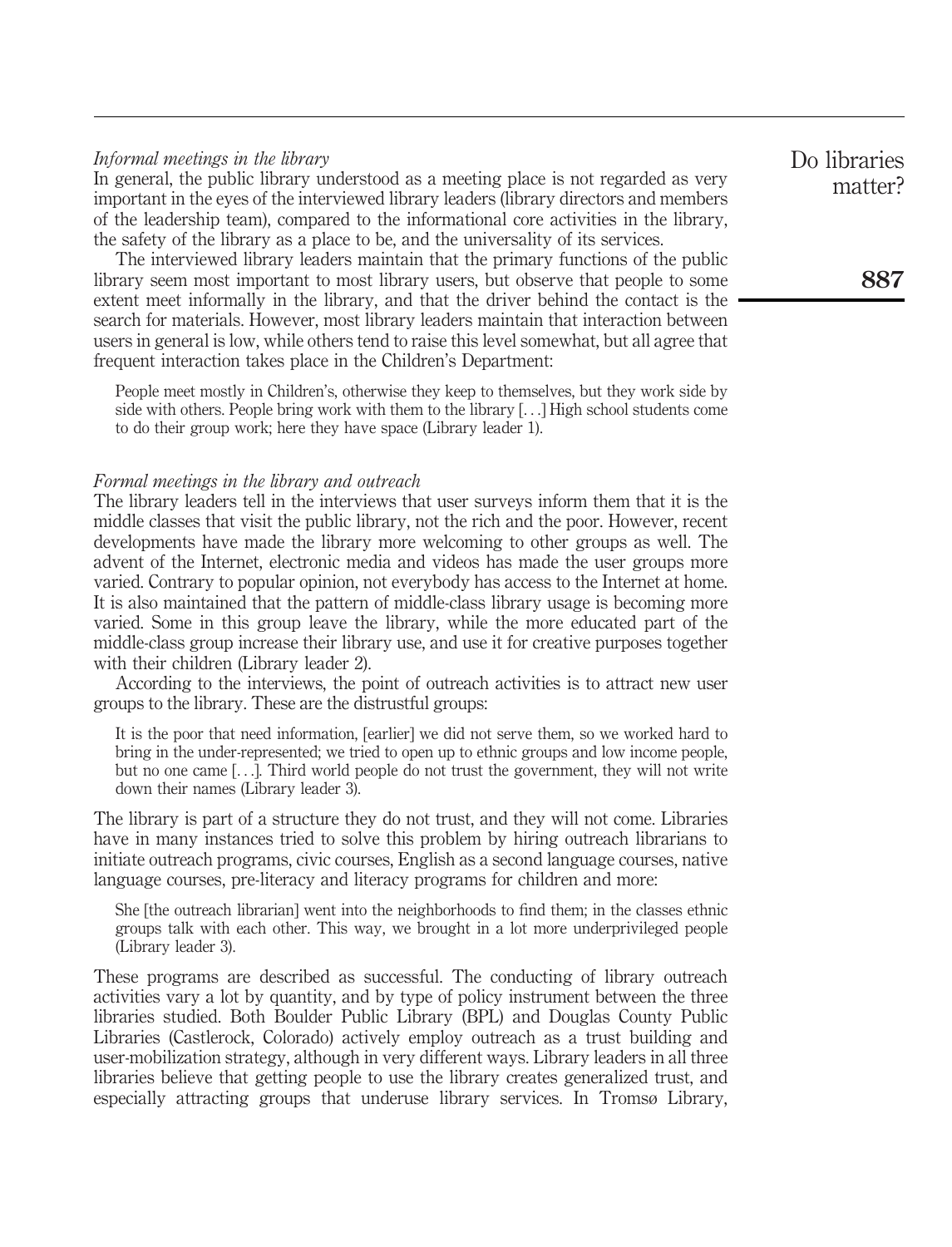outreach activities have been more or less neglected since the 1990s mainly because of a tight library budget (Library leader 4; Library leader 5)[8]. Outreach activities are, however, part of the library long-term plan (Tromsø kommune, 2006). BPL and Douglas County Public Library District (DCPLD) are among the wealthiest in Colorado and in the USA. Among public libraries in Colorado with a service area population larger than 40.000, BPL (\$59.34 per capita) and DCPLD (\$58.18 per capita) are second and third in total library expenditures per capita in 2005 (LRS, 2007). On the state level total expenditures per capita were \$39.29, while the national average was \$30.49 in 2004 (Chute et al., 2006).

In BPL, the main outreach strategy has been to go into the neighborhoods to make contact with low income groups, mainly Hispanic immigrants, to promote library services. Compared to BPL, DCPLD relies on a very different outreach strategy. Here, an abundance of meeting rooms are provided and actively marketed towards the community, towards businesses, voluntary associations, and individuals (Library leader 6). In addition, newcomer households to the district are targeted and given library cards by using Geographical Information Systems to get an overview of neighborhoods which are new and where less people have library cards. This strategy has been very successful in that 85 percent of the Douglas county households had cards in 2006, while only 51 percent had library cards in 1996. One of the reasons this strategy has been adopted in Douglas county as opposed to Boulder is that Douglas county has been growing extraordinarily fast as a result of Denver urban sprawl, and it is wealthy people that have moved in and there has so far been little need for activities designed for specific groups, although children and teens have been given special attention. Also a bookmobile is used in areas with few library cards.

The difference in outreach approaches is reflected in that BPLs 2006 budget was 36.5 percent higher on programs and outreach than in Douglas county (\$563,763 compared to \$358,205), while the population in Boulder City (97,467 in 2004) is less than half of Douglas County's (239,166 in 2004). The policies to attract new groups that underuse library services are grounded in the fact that libraries think this is part of their mission; public libraries are important for people, and create community feeling and trust.

#### Discussion

People meet informally in the public library. However, from our limited qualitative data it is questionable whether this interaction in itself is enough to create social trust. The contact seems mostly small and fragmented. Meetings in the Children's Departments between parents, and between children, seem the most promising among the informal meetings. The public library shows potential as an arena for contact for other specific groups as well. The library seems to function as a first approach to a new environment for immigrants. The library may be the only place where the homeless can meet others on what they may consider more equal terms. For people in general it is more doubtful whether the low intensive meetings the library offers, contribute significantly to the creation of generalized trust. Of course, library users see and meet others, but according to our interviews this contact is not so profoundly different from contacts made in other arenas where people meet in low-intensive situations, in shopping malls, at bus stops, etc. Therefore, it is perhaps not obvious that contact in the library should create social trust more than in other informal situations.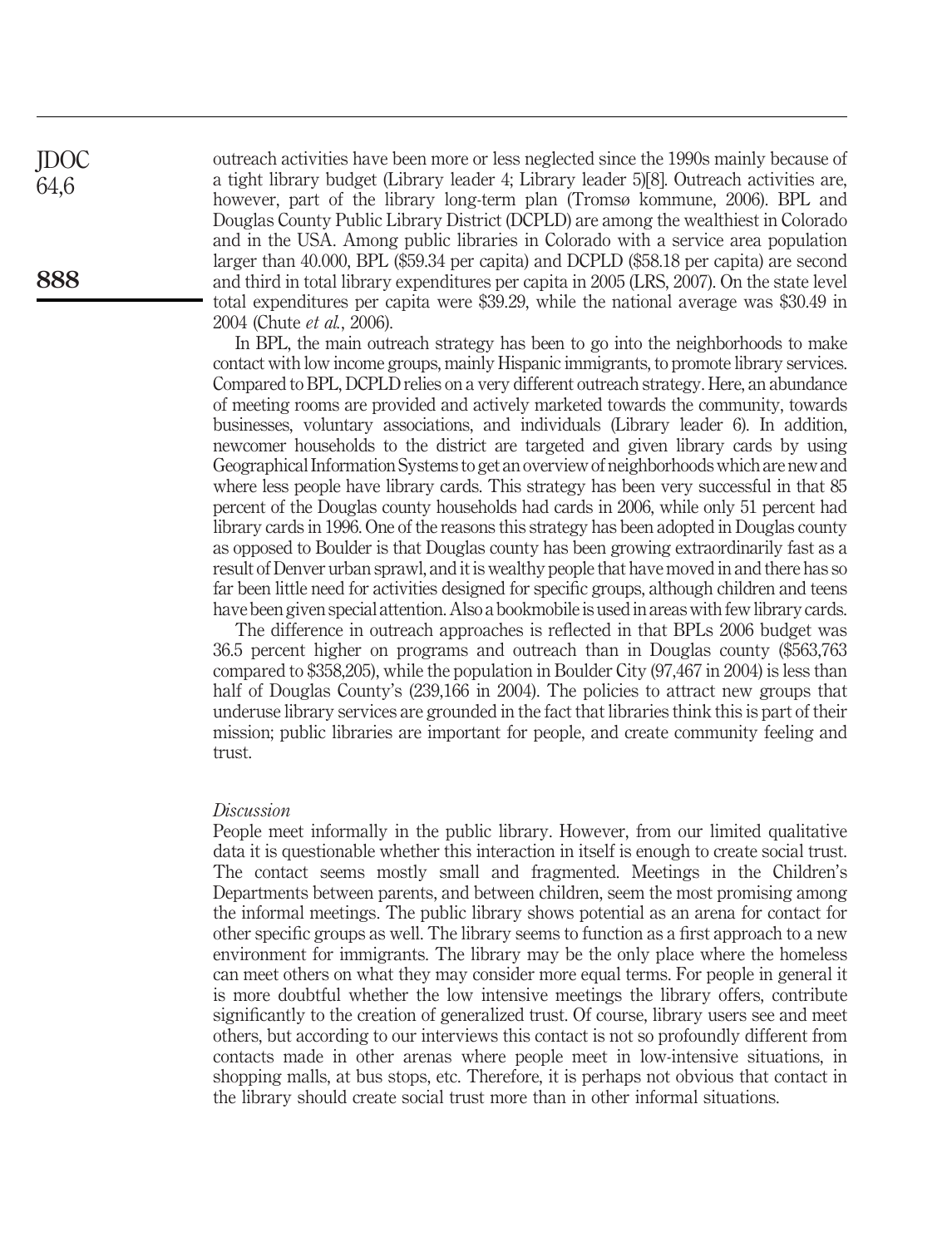Formalized meetings, in the form of library arrangements, programs directed at specific groups, the provision of meeting rooms, and the distribution of library cards, rely on the premise that by getting people into the library this will create community. In attracting vulnerable groups such as newcomers, this seems a powerful strategy. Immigrants find information, learn about their new community, and are treated like all other users. And, as said in the interviews, children are perhaps the most important group, a group where patterns of trust still are in formation.

Meeting activity does not by itself seem to make the public library into a generalized trust factory. Why are people attracted to the library in the first place? For the library to generate generalized trust something else must be added. Let us now turn to the second proposition claiming that it is the universalistic services provided in public libraries that create trust, that is, the institution in itself is the locus of trust.

#### Do libraries create trust?

Public library spending has a big impact on generalized trust. The regression coefficient is highly significant, but the results of the multivariate analysis do not say anything about the causal direction. High generalized trust can cause high library expenditure. Therefore, this paper has turned to investigating micro-processes to unravel the causal mechanism. The second proposition, that the library creates trust as a place where people meet, finds support for formal meetings/arrangements, while the evidence is more limited for the library as an informal arena for meetings. For specific vulnerable groups our interviews show that the library is an important space, but for people in general the library is not a significant informal meeting place compared to other places for low-intensive meetings like shopping malls and bus stops. Formalized meetings, on the other hand, designed in the form of programs directed at specific underprivileged groups such as immigrants and children, the provision of meeting rooms, and the distribution of library cards, seem to contribute highly in generating generalized trust.

The attraction of the socially vulnerable to the library is a way of extending the universality of the library to everyone, making the library more universal. The basis for this work is the high trust in the public library institution. It is the widespread trust in the institution that makes the library's work for extending this trust relevant and important. Trust creates trust. New library policies built on the results of former policies create more trust. Without the high trust in the library institution it would be very difficult to attract even marginal non-trusting groups, and to increase the universality of the library. The universality of the library is first and foremost grounded in the library information services and their quality, the fact that it is considered a very safe place to visit, and that it is for everyone. The main finding in this paper is that the public library, by being an institution where everybody is welcome regardless of social status, is likely to be a generator of generalized trust, and that the main way the public library can increase societal generalized trust is by making itself more accessible to new groups of users. Libraries probably matter for the creation of social capital, but more replicate findings and case studies of user attitudes and behavior are needed, and survey data from several countries is also important.

Generalized trust means that individuals trust most people, people in general. The ultimate test of generalized trust is the trust in diverse others. Society-centered social capital studies have lately focused on the relationship between diversity and trust, and Do libraries matter?

889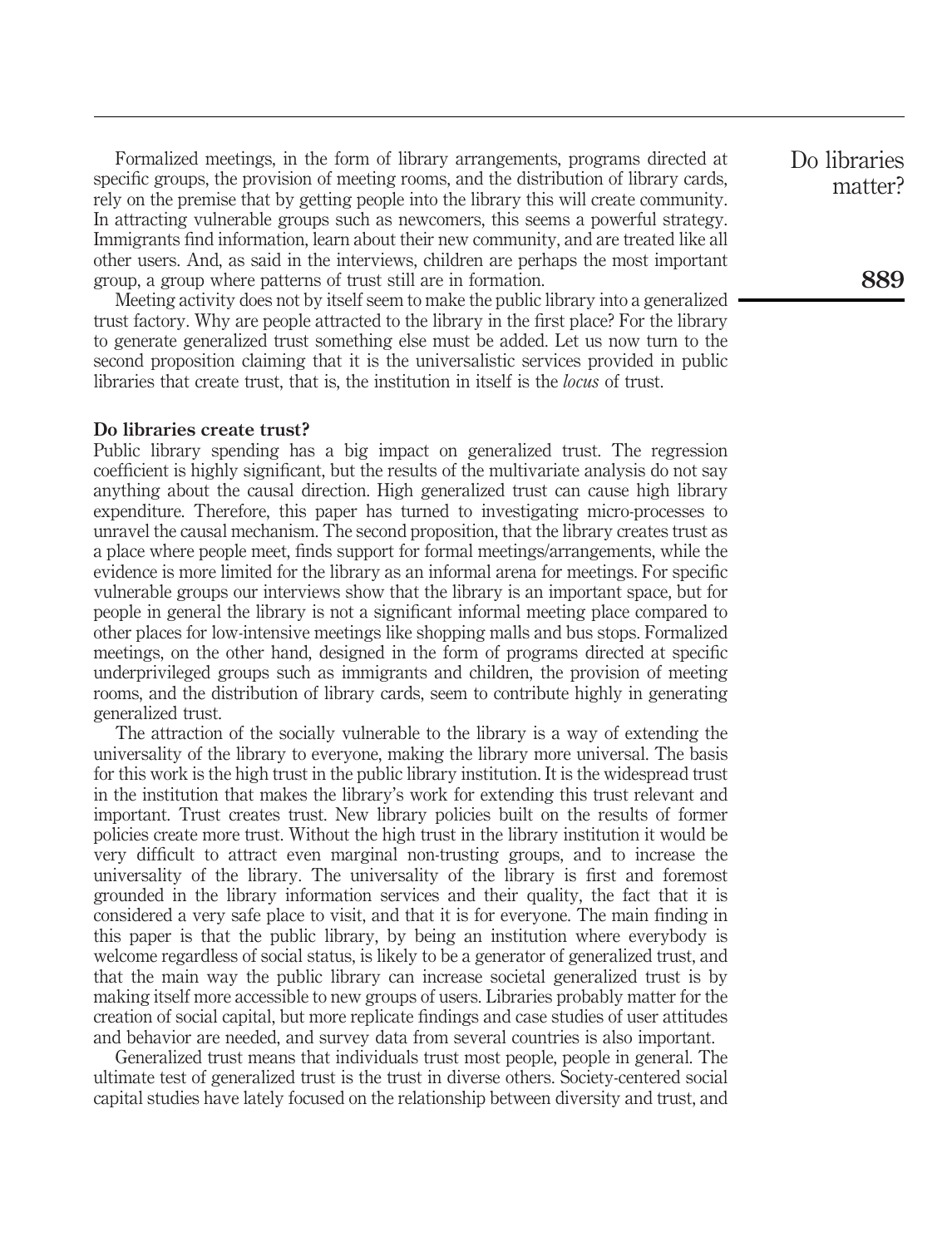conclude that racially and ethnically diverse populations drive down trust; trust is neither created in voluntary associations nor in informal neighborhood settings. On the one hand, these findings are not conclusive, and on the other hand, other settings and types of contact may still be conducive to the formation of generalized trust. Given certain preconditions (equal group status within the situation; common goals; inter-group cooperation; and the support of authorities, law, or custom (Pettigrew, 1998, p. 65)) to the nature of contact, social psychological research supports that contact generates generalized trust. Within both settings for contact and among universalistic welfare institutions, the public library is one of the very few, if any, that can come close to fulfilling the criteria for creating trust. And, as shown in this paper, there are good reasons for claiming that the library institution creates generalized trust through attracting diverse people. It is when the standards of contact are fulfilled that it is possible for people to meet on the same terms and trust each other. From an institutionalist point of view this might be evidence enough that the public library and, by implication, public institutions in general create generalized trust, if they function according to standards of quality of government involving impartiality and efficiency.

#### **Notes**

- 1. Social capital has been defined as consisting of trust, norms of reciprocity, and networks (Putnam, 1993). Generalized trusting attitudes express the core of social capital. It is trust extended to people in general that is the crucial component of social capital. Networks can rely on within group relationships promoting particularized trust.
- 2. This distinction is similar to the one between bridging social capital and bonding social capital (Putnam, 2000).
- 3. See Kumlin and Rothstein (2005), Rothstein and Uslaner (2005), Uslaner and Brown (2005), Rothstein and Stolle (forthcoming) for arguments suggesting that universalistic programs as such contribute to social trust.
- 4. For an extensive review of the social capital and public libraries literature (Vårheim, 2007).
- 5. This paragraph draws in part upon Vårheim (2007).
- 6. In addition, library services are universal in two broader meanings. Library services are open to people in every phase of life. People receive, e.g. child benefits only for a limited period, when they have children under a specific age. Secondly, public libraries operate according to universalistic principles in advanced industrialized democracies, in Nordic welfare states as well as in the USA.
- 7. The survey question in the 2000 World Value Survey was: "Generally speaking, would you say that most people can be trusted or that you need to be very careful in dealing with people?" (World Values Survey, 2006).
- 8. Compared to the other big Norwegian cities, public library expenditure in Tromsø was significantly lower in 2004 (latest available year) (Tromsø kommune, 2006, p. 27). The figure was 75 percent of the average spending for these cities.

#### References

- Alesina, A. and La Ferrara, E. (2000), "Participation in heterogeneous communities", Quarterly Journal of Economics, Vol. 115 No. 3, pp. 847-904.
- Alesina, A. and La Ferrara, E. (2002), "Who trusts others?", Journal of Public Economics, Vol. 85 No. 2, pp. 207-34.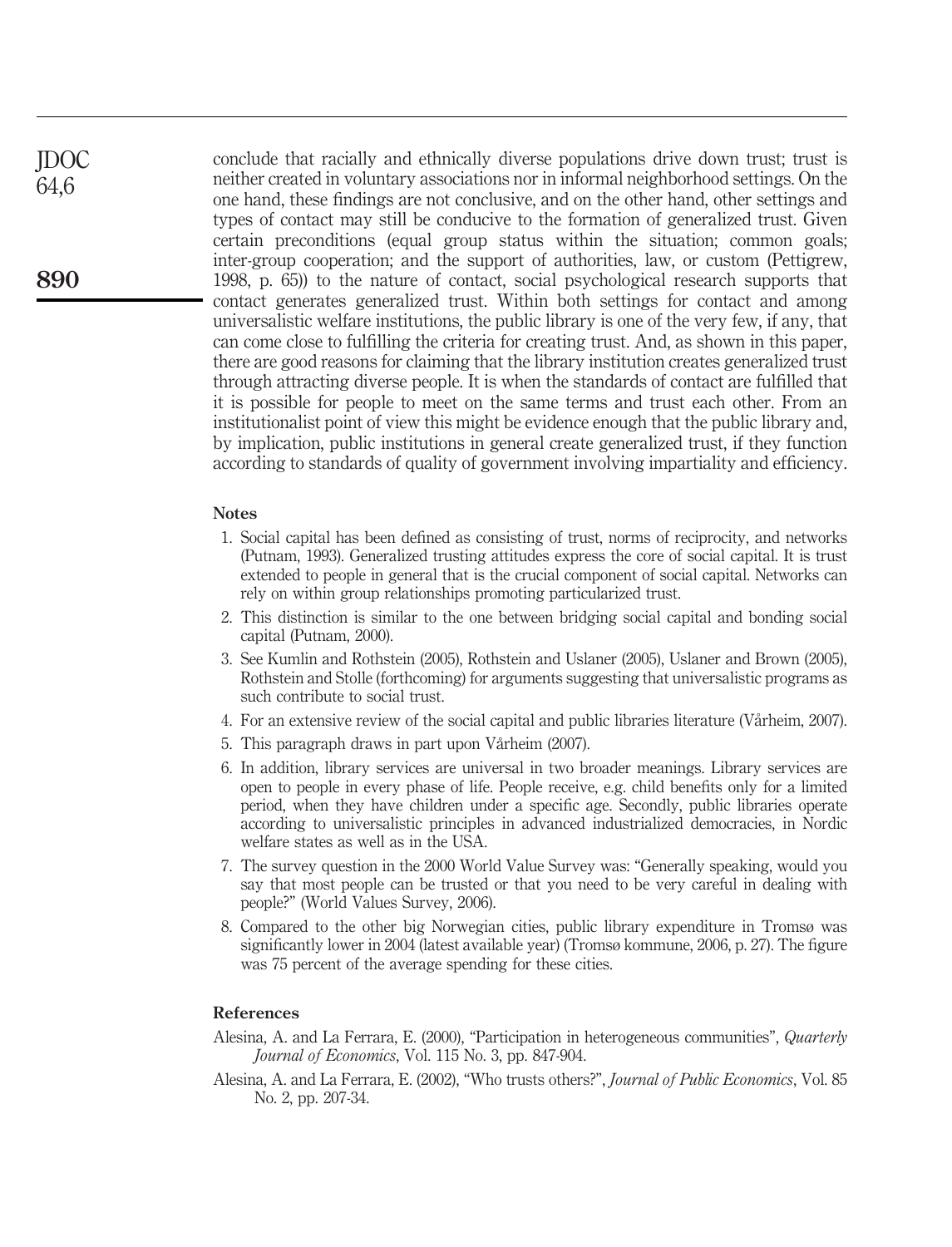- Audunson, R.A. (2005), "The public library as a meeting-place in a multicultural and digital context: the necessity of low-intensive meeting-places", Journal of Documentation, Vol. 61 No. 3, pp. 429-41.
- Do libraries matter?

891

- Audunson, R.A., Va˚rheim, A., Aabø, S. and Holm, E.D. (2007), "Public libraries, social capital, and low intensive meeting places", Information Research, Vol. 12 No. 4, paper colis20, available at: http://informationr.net/ir/12-4/colis/colis20.html (accessed October 17, 2007).
- Chute, A., Kroe, P.E., O'Shea, P., Craig, T., Freeman, M., Hardesty, L., McLaughlin, J.F. and Ramsey, C.J. (2006), "ED Tab: public libraries in the United States: fiscal year 2004", (No. NCES 2006-349), National Center for Education Statistics, available at: http://nces.ed.  $gov/pubsearch/pubsinfo.$ asp?pubid = 2006349
- Coffe, H. and Geys, B. (2006), "Community heterogeneity: a burden for the creation of social capital?", Social Science Quarterly, Vol. 87 No. 5, pp. 1053-72.
- Costa, D.L. and Kahn, M.E. (2003), "Understanding the American decline in social capital, 1952-1998", Kyklos, Vol. 56 No. 1, pp. 17-46.
- Cox, E., Swinbourne, K., Pip, C. and Laing, S. (2000), "A safe place to go: libraries and social capital", University of Technology, the State Library of New South Wales, Sydney, available at: www.sl.nsw.gov.au/pls/publications/pdf/safe\_place.pdf
- Delhey, J. and Newton, K. (2005), "Predicting cross-national levels of social trust: global pattern or Nordic exceptionalism?", European Sociological Review, Vol. 21 No. 4, pp. 311-27.
- Elster, J. (1989), Nuts and Bolts for the Social Sciences, Cambridge University Press, Cambridge.
- Goulding, A. (2004), "Libraries and social capital", Journal of Librarianship and Information Science, Vol. 36 No. 1, pp. 3-6.
- Granovetter, M.S. (1973), "The strength of weak ties", The American Journal of Sociology, Vol. 78 No. 6, pp. 1360-80.
- Granovetter, M.S. (1985), "Economic action and social structure: the problem of embeddedness", American Journal of Sociology, Vol. 91 No. 3, pp. 481-510.
- Hillenbrand, C. (2005), "Public libraries as developers of social capital", Australasian Public Libraries and Information Services, Vol. 18 No. 1, pp. 4-12.
- Hutchinson, J. and Vidal, A.C. (2004), "Using social capital to help integrate planning theory, research, and practice", Journal of the American Planning Association, Vol. 70 No. 2, pp. 142-92.
- Kumlin, S. and Rothstein, B. (2005), "Making and breaking social capital: the impact of welfare-state institutions", *Comparative Political Studies*, Vol. 38 No. 4, pp. 339-65.
- Libecon (2004), "Libecon. A research study into international library economics", Institute of Public Finance, available at: www.libecon.org (accessed October 10, 2006).
- LRS (2007), "Library research service: research and statistics about libraries", Library Research Service, Colorado State Library, available at: www.lrs.org/ (accessed March 20, 2007).
- Marschall, M.J. and Stolle, D. (2005), "Seeing or living diversity: contact with diverse others and the development of generalized trust", paper presented at: Canadian Political Science Association Annual Meeting, London, Ontario, available at: www.cpsa-acsp.ca/ template e.cfm?folder  $=$  conference&page name  $=$  agm-papers-2005.htm#
- Pettigrew, T.F. (1998), "Intergroup contact theory", Annual Review of Psychology, Vol. 49, pp. 65-85.

Popper, K.R. (1966), The Open Society and Its Enemies, Routledge, London.

Putnam, R.D. (1993), Making Democracy Work: Civic Traditions in Modern Italy, Princeton University Press, Princeton, NJ.